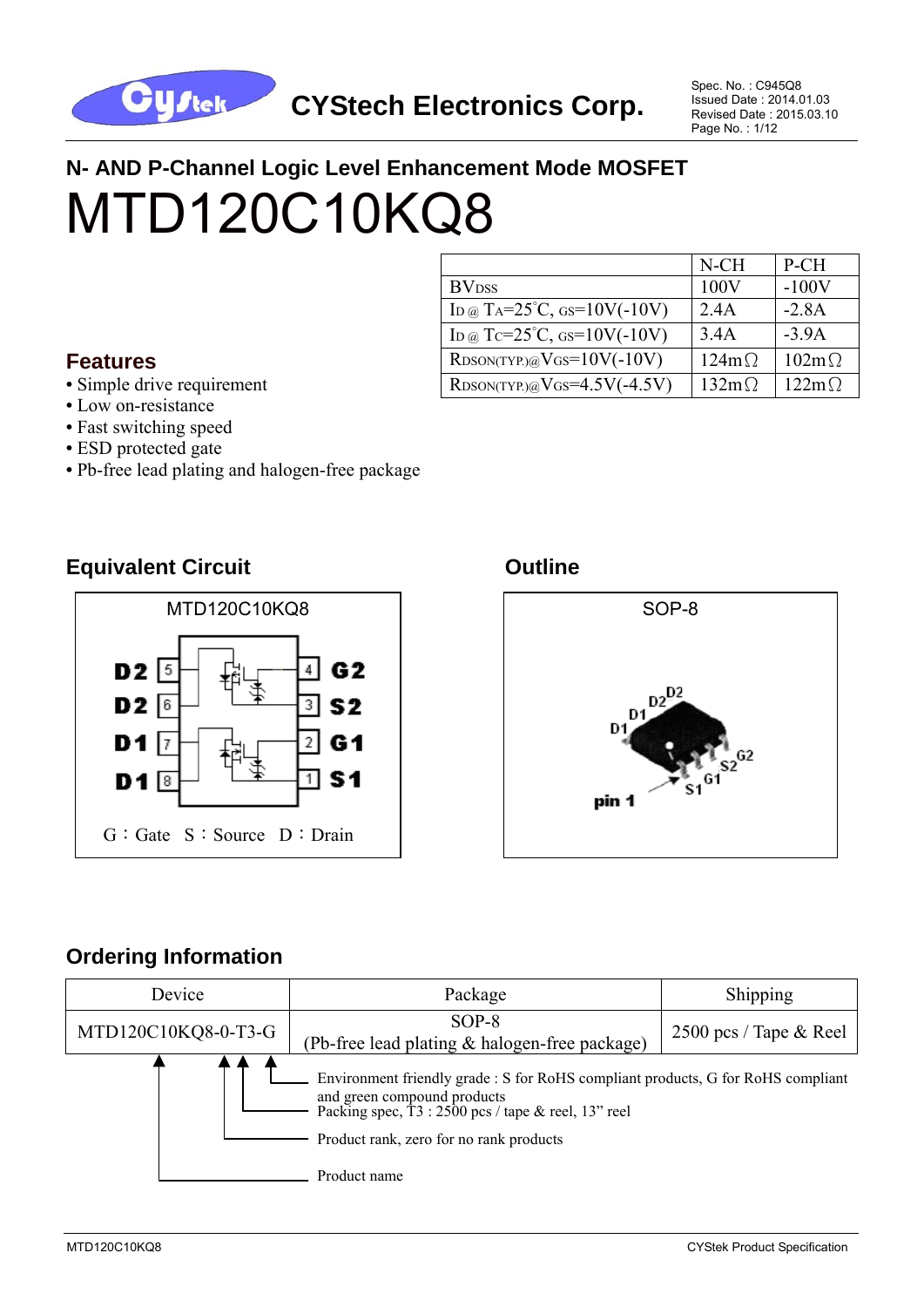

#### **Absolute Maximum Ratings** (Tc=25°C, unless otherwise noted)

| Parameter                                               |                             |                 | Limits                 | Unit            |   |
|---------------------------------------------------------|-----------------------------|-----------------|------------------------|-----------------|---|
|                                                         |                             |                 | N-channel              | P-channel       |   |
| Drain-Source Breakdown Voltage                          |                             |                 | 100                    | $-100$          | V |
| Gate-Source Voltage                                     |                             | <b>VGS</b>      | ±20                    | ±20             |   |
|                                                         | Tc=25 °C, VGs=10V (-10V)    |                 | 3.4                    | $-3.9$          | A |
| Continuous Drain Current                                | Tc=100 °C, VGs=10V (-10V)   | $\mathbf{I}$    | 2.1                    | $-2.5$          |   |
| Continuous Drain Current                                | $TA=25 °C$ , VGS=10V (-10V) | <b>IDSM</b>     | 2.4                    | $-2.8$          |   |
| (Note 2)                                                | TA=70 °C, VGS=10V (-10V)    |                 | 1.9                    | $-2.2$          |   |
| Pulsed Drain Current (Note 1)                           |                             | IDM             | 12                     | $-14$           |   |
| Power Dissipation for Dual Operation, $Tc=25^{\circ}C$  |                             |                 | 3.1                    |                 |   |
| Power Dissipation for Dual Operation, $Tc=100^{\circ}C$ | P <sub>D</sub>              | 1.2             |                        |                 |   |
| Power Dissipation for Dual Operation, TA=25°C           |                             |                 | $\overline{2}$         | W               |   |
| Power Dissipation for Dual Operation, TA=70°C           |                             |                 | 1.3                    |                 |   |
| Power Dissipation for Single Operation, TA=25°C         |                             | <b>PDSM</b>     | 1.6 (Note 2)           |                 |   |
|                                                         |                             | 0.9<br>(Note 3) |                        |                 |   |
| Power Dissipation for Single Operation, TA=25°C         |                             |                 | 1.0<br>(Note 2)        |                 |   |
|                                                         |                             |                 | $0.6$ (Note 3)         |                 |   |
| Operating Junction and Storage Temperature Range        | Tj; Tstg                    |                 | $-55 \rightarrow +150$ | $\rm ^{\circ}C$ |   |

#### **Thermal Data**

| Parameter                                    | Symbol       | Value          | Unit               |
|----------------------------------------------|--------------|----------------|--------------------|
| Thermal Resistance, Junction-to-case, max    | $R_{th,i-c}$ | 40             |                    |
| Thermal Resistance, Junction-to-ambient, max | $R_{th,j-a}$ | 78<br>(Note 2) | $\rm ^{\circ}$ C/W |
|                                              |              | (Note 3)       |                    |

Note : 1.Pulse width limited by maximum junction temperature.

2.Surface mounted on 1 in² copper pad of FR-4 board, pulse width≤10s.

3.Surface mounted on minimum copper pad, pulse width≤10s.

#### **N-Channel Electrical Characteristics** (Tc=25°C, unless otherwise specified)

| Symbol        | Min. | Typ.                     | Max.     | Unit      | <b>Test Conditions</b>                                           |  |  |
|---------------|------|--------------------------|----------|-----------|------------------------------------------------------------------|--|--|
| <b>Static</b> |      |                          |          |           |                                                                  |  |  |
| <b>BVDSS</b>  | 100  | ۰                        |          |           | VGS=0V, ID= $250\mu$ A                                           |  |  |
| $V$ GS(th)    | 1.0  | 1.5                      | 2.5      |           | $V_{DS}=V_{GS}$ , I <sub>D</sub> =250 $\mu$ A                    |  |  |
| <b>IGSS</b>   | -    | $\overline{\phantom{a}}$ | $\pm 10$ |           | $V$ GS= $\pm$ 20V, V <sub>DS</sub> =0V                           |  |  |
| <b>IDSS</b>   |      | $\blacksquare$           |          | μA        | $VDS=80V$ , $VGS=0V$                                             |  |  |
|               |      | ۰                        | 25       |           | V <sub>DS</sub> =70V, V <sub>GS</sub> =0V, T <sub>j</sub> =125°C |  |  |
|               |      | 124                      | 150      |           | $ID=2A, VGS=10V$                                                 |  |  |
| $*$ RDS(ON)   |      | 132                      | 160      | $m\Omega$ | $ID=1.5A, VGS=4.5V$                                              |  |  |
| $*$ GFS       | ۰    | 5.9                      |          | S         | $V_{DS}=10V$ , I <sub>D</sub> =2A                                |  |  |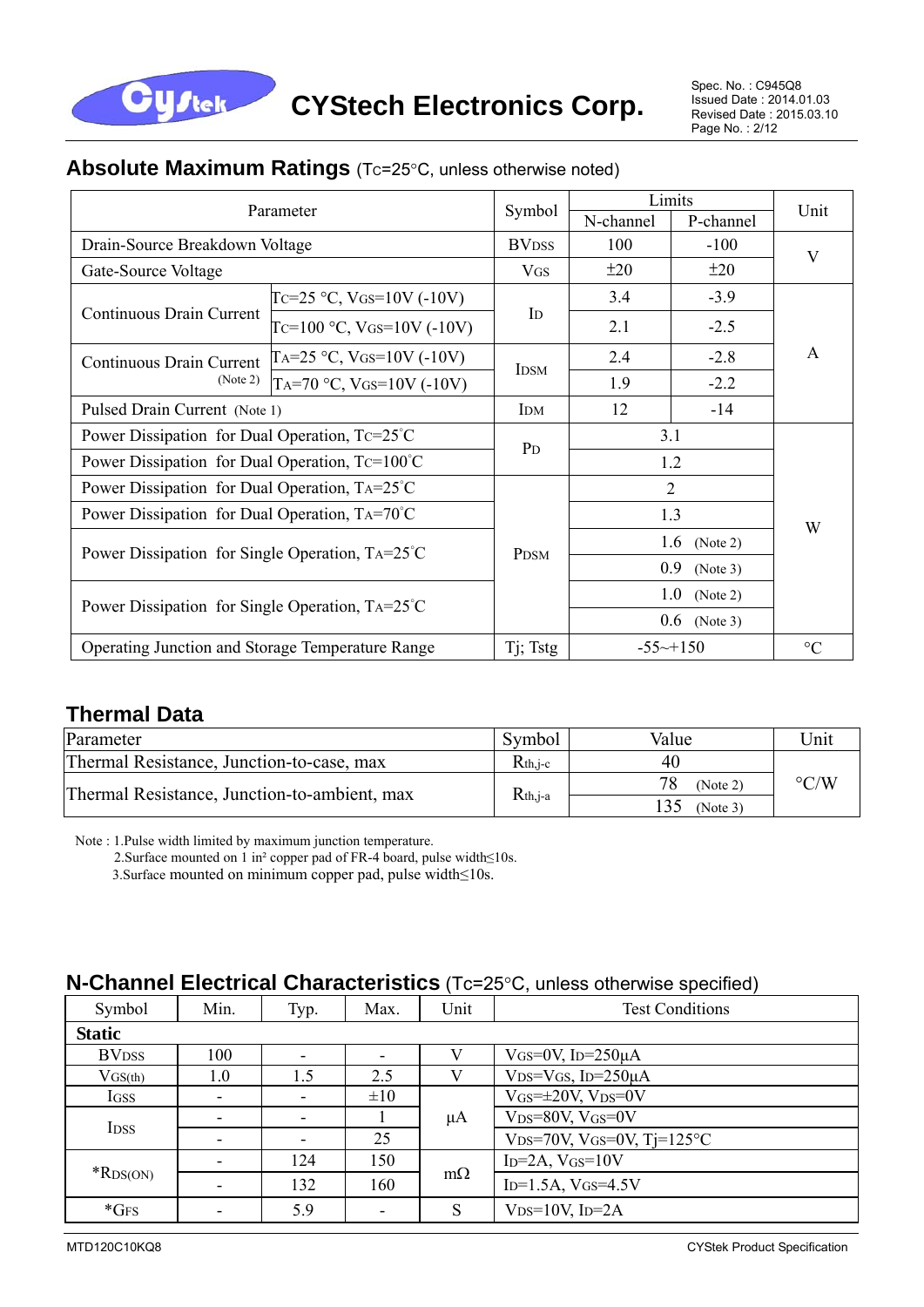

| <b>Dynamic</b>    |                          |                          |     |              |                                                                  |  |  |
|-------------------|--------------------------|--------------------------|-----|--------------|------------------------------------------------------------------|--|--|
| Ciss              | $\blacksquare$           | 306                      | -   |              |                                                                  |  |  |
| Coss              | -                        | 42                       |     | pF           | V <sub>DS</sub> =20V, V <sub>GS</sub> =0, $f=1$ MHz              |  |  |
| <b>Crss</b>       | -                        | 16                       | ۰   |              |                                                                  |  |  |
| $*td$ (ON)        | ٠                        | 6                        | ۰   |              |                                                                  |  |  |
| $*$ tr            | ٠                        | 7                        |     |              | VDS=50V, ID=1A, VGS=10V, RG=6 $\Omega$                           |  |  |
| $*td(OFF)$        | $\overline{\phantom{a}}$ | 29                       | -   | ns           |                                                                  |  |  |
| $*$ tf            |                          | 13                       |     |              |                                                                  |  |  |
| *Qg               | $\overline{\phantom{a}}$ | 9                        | -   |              |                                                                  |  |  |
| *Qgs              | $\overline{\phantom{a}}$ |                          |     | nC           | V <sub>DS</sub> =80V, I <sub>D</sub> =2.4A, V <sub>GS</sub> =10V |  |  |
| *Qgd              | ۰                        | 2.6                      |     |              |                                                                  |  |  |
| <b>Body Diode</b> |                          |                          |     |              |                                                                  |  |  |
| $*VSD$            | $\overline{\phantom{0}}$ | 0.79                     | 1.3 | V            | $V$ GS=0V, Is=2A                                                 |  |  |
| $*Is$             | $\overline{\phantom{a}}$ | $\overline{\phantom{a}}$ | 2.4 | $\mathbf{A}$ |                                                                  |  |  |
| $*ISM$            |                          |                          | 12  |              |                                                                  |  |  |

\*Pulse Test : Pulse Width ≤300μs, Duty Cycle≤2%

### **P-Channel Electrical Characteristics** (Tc=25°C, unless otherwise specified)

| Symbol                    | Min.                         | Typ.                         | Max.                     | Unit      | <b>Test Conditions</b>                                                                        |  |  |  |
|---------------------------|------------------------------|------------------------------|--------------------------|-----------|-----------------------------------------------------------------------------------------------|--|--|--|
| <b>Static</b>             |                              |                              |                          |           |                                                                                               |  |  |  |
| <b>BV</b> <sub>DSS</sub>  | $-100$                       | $\overline{\phantom{a}}$     |                          | V         | VGS=0V, Ip= $-250\mu A$                                                                       |  |  |  |
| $V$ GS(th)                | $-1.0$                       | $-1.9$                       | $-2.5$                   |           | V <sub>DS</sub> =VGS, I <sub>D</sub> =-250 $\mu$ A                                            |  |  |  |
| IGSS                      | ۰                            | $\overline{\phantom{a}}$     | $\pm 10$                 |           | $V$ GS= $\pm$ 20V, V <sub>DS</sub> =0V                                                        |  |  |  |
| I <sub>DSS</sub>          | $\overline{\phantom{a}}$     | $\overline{\phantom{a}}$     | $-1$                     | $\mu A$   | $V$ <sub>DS</sub> =-80V, V <sub>GS</sub> =0V                                                  |  |  |  |
|                           | $\overline{\phantom{a}}$     | $\overline{\phantom{a}}$     | $-25$                    |           | V <sub>DS</sub> =-70V, V <sub>GS</sub> =0V, Tj=125°C                                          |  |  |  |
|                           | $\overline{\phantom{a}}$     | 102                          | 130                      |           | $ID=-2A, VGS=-10V$                                                                            |  |  |  |
| $*$ RDS(ON)               | $\overline{\phantom{a}}$     | 122                          | 150                      | $m\Omega$ | I <sub>D</sub> =-1.5A, V <sub>GS</sub> =-4.5V                                                 |  |  |  |
| $*$ GFS                   | $\overline{\phantom{a}}$     | 6.7                          | -                        | ${\bf S}$ | $V_{DS} = -10V$ , I <sub>D</sub> =-2A                                                         |  |  |  |
| <b>Dynamic</b>            |                              |                              |                          |           |                                                                                               |  |  |  |
| Ciss                      | $\blacksquare$               | 1243                         | $\overline{\phantom{a}}$ |           |                                                                                               |  |  |  |
| Coss                      | $\blacksquare$               | 126                          | $\overline{\phantom{a}}$ | pF        | $V_{DS}$ =-20V, VGS=0, f=1MHz                                                                 |  |  |  |
| <b>Crss</b>               | $\overline{\phantom{a}}$     | 59                           | $\overline{\phantom{a}}$ |           |                                                                                               |  |  |  |
| $*td$ (ON)                | $\overline{\phantom{a}}$     | 22                           | $\overline{\phantom{a}}$ |           |                                                                                               |  |  |  |
| *tr                       | ۰                            | 10                           | $\overline{\phantom{a}}$ | ns        | V <sub>DS</sub> =-50V, I <sub>D</sub> =-1A, V <sub>GS</sub> =-10V, R <sub>G</sub> =6 $\Omega$ |  |  |  |
| $*td(OFF)$                | $\overline{\phantom{a}}$     | 45                           |                          |           |                                                                                               |  |  |  |
| $*$ tf                    | ۰                            | 16                           | $\overline{\phantom{0}}$ |           |                                                                                               |  |  |  |
| $*Qg$                     | $\overline{\phantom{a}}$     | 25                           |                          |           |                                                                                               |  |  |  |
| *Qgs                      | $\overline{\phantom{a}}$     | 3.4                          | $\blacksquare$           | nC        | V <sub>DS</sub> =-80V, I <sub>D</sub> =-2.8A, V <sub>GS</sub> =-10V                           |  |  |  |
| *Qgd                      | $\overline{\phantom{a}}$     | 7.7                          | $\blacksquare$           |           |                                                                                               |  |  |  |
| <b>Body Diode</b>         |                              |                              |                          |           |                                                                                               |  |  |  |
| $*VSD$                    | $\overline{\phantom{a}}$     | $-0.75$                      | $-1.3$                   | V         | $V$ GS=0V, Is=-2A                                                                             |  |  |  |
| $*I_S$                    | ۰                            | $\qquad \qquad \blacksquare$ | $-2.8$                   | A         |                                                                                               |  |  |  |
| $\mathrm{*I}_\mathrm{SM}$ | $\qquad \qquad \blacksquare$ | $\qquad \qquad \blacksquare$ | $-14$                    |           |                                                                                               |  |  |  |

\*Pulse Test : Pulse Width ≤300μs, Duty Cycle≤2%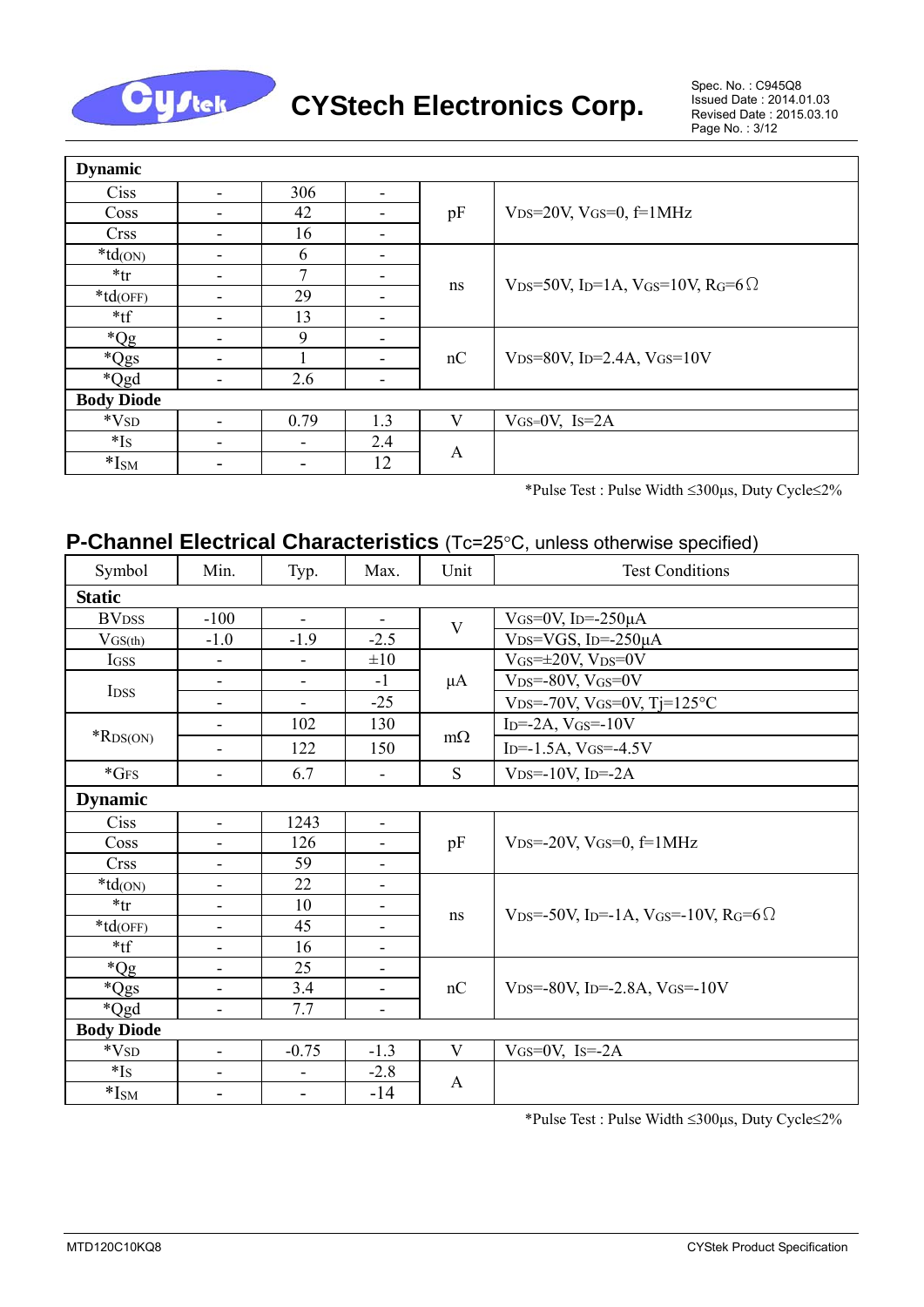

Spec. No. : C945Q8 Issued Date : 2014.01.03 Revised Date : 2015.03.10 Page No.: 4/12

### **Typical Characteristics : Q1( N-channel )**

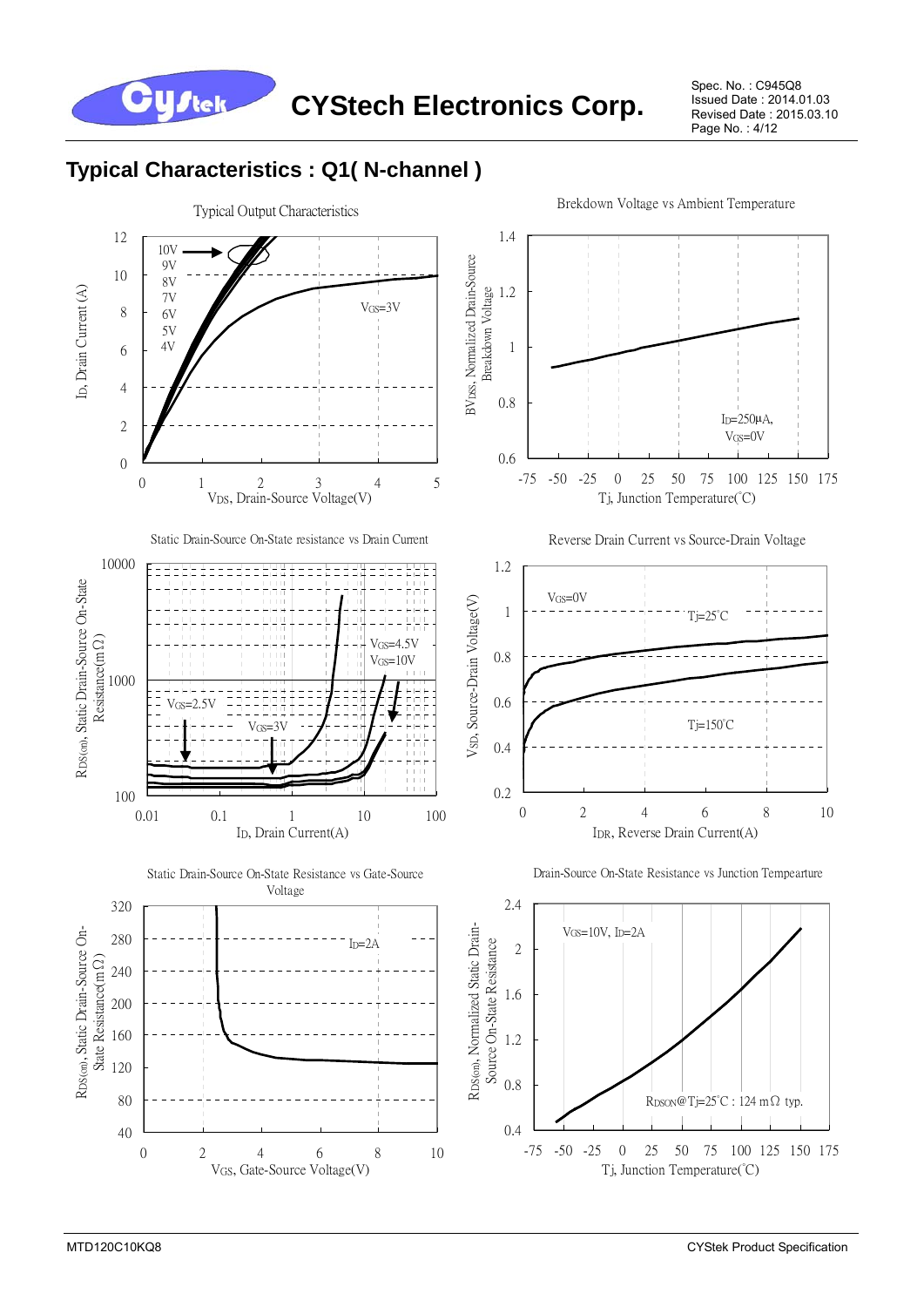![](_page_4_Picture_0.jpeg)

Spec. No. : C945Q8 Issued Date : 2014.01.03 Revised Date : 2015.03.10 Page No. : 5/12

### **Typical Characteristics(Cont.) : Q1( N-channel)**

![](_page_4_Figure_4.jpeg)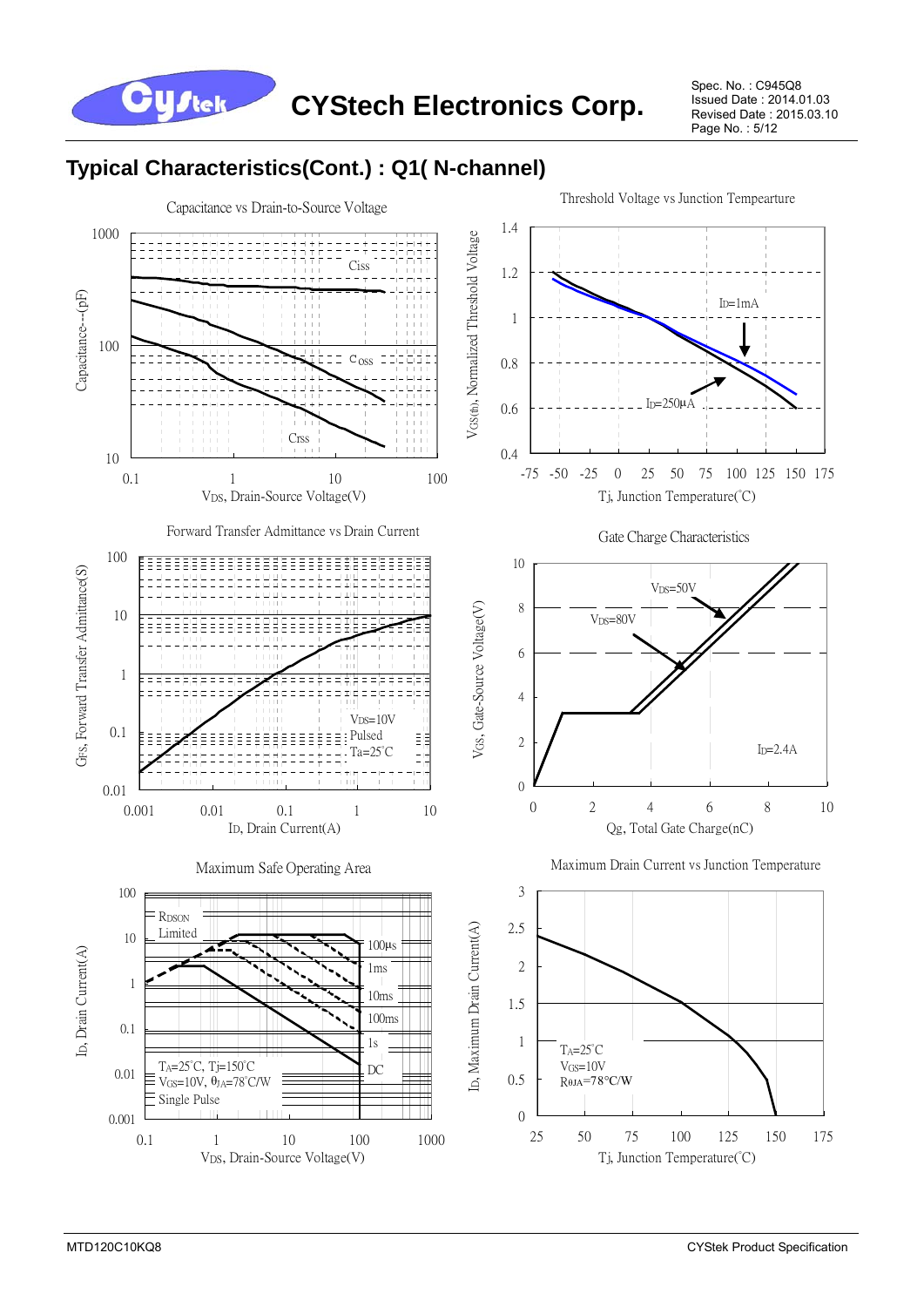![](_page_5_Picture_0.jpeg)

Spec. No. : C945Q8 Issued Date : 2014.01.03 Revised Date : 2015.03.10 Page No.: 6/12

## **Typical Characteristics(Cont.) : Q1( N-channel)**

![](_page_5_Figure_4.jpeg)

t1, Square Wave Pulse Duration(s)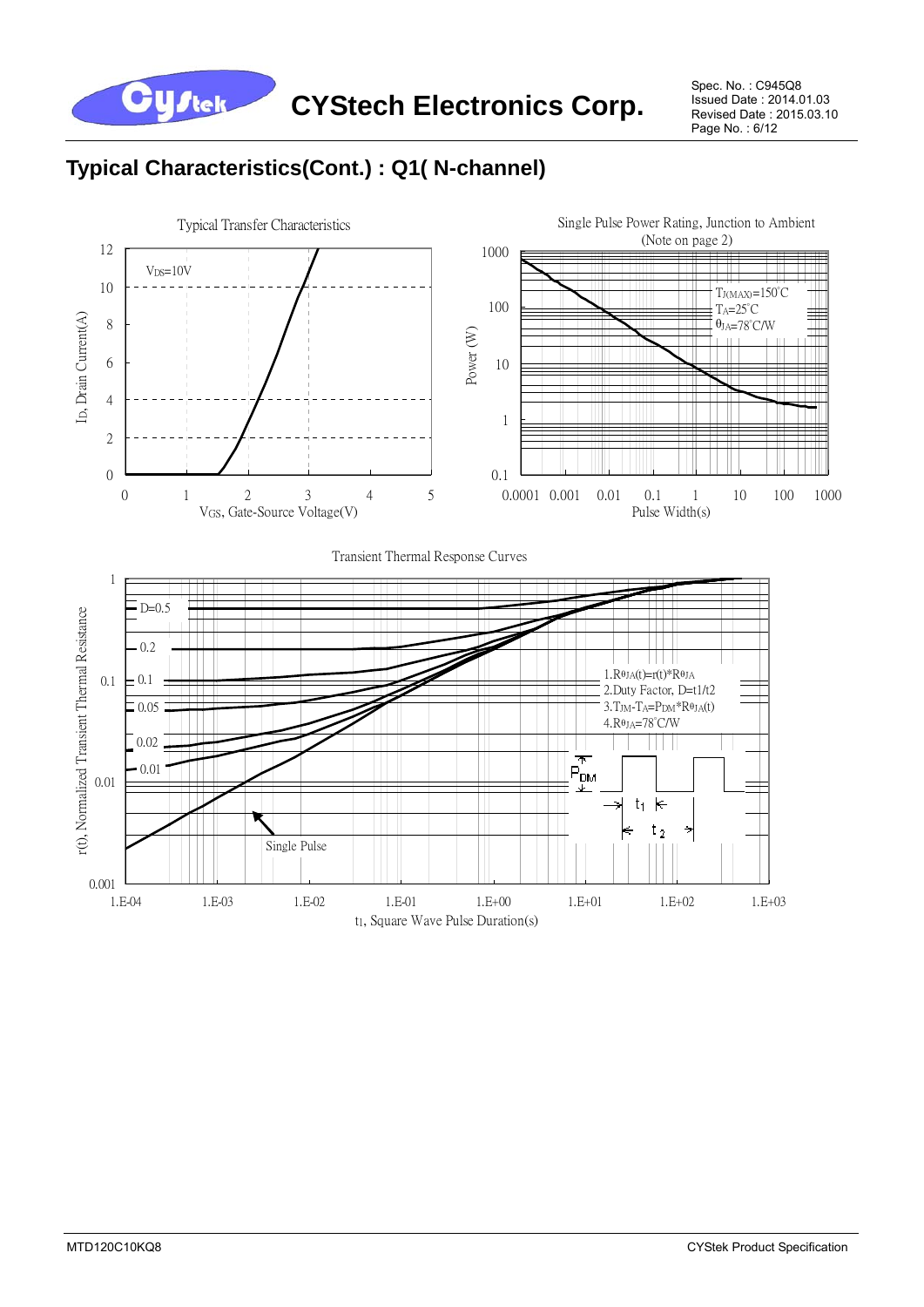![](_page_6_Picture_0.jpeg)

Spec. No. : C945Q8 Issued Date : 2014.01.03 Revised Date : 2015.03.10 Page No. : 7/12

## **Typical Characteristics : Q2( P-channel)**

![](_page_6_Figure_4.jpeg)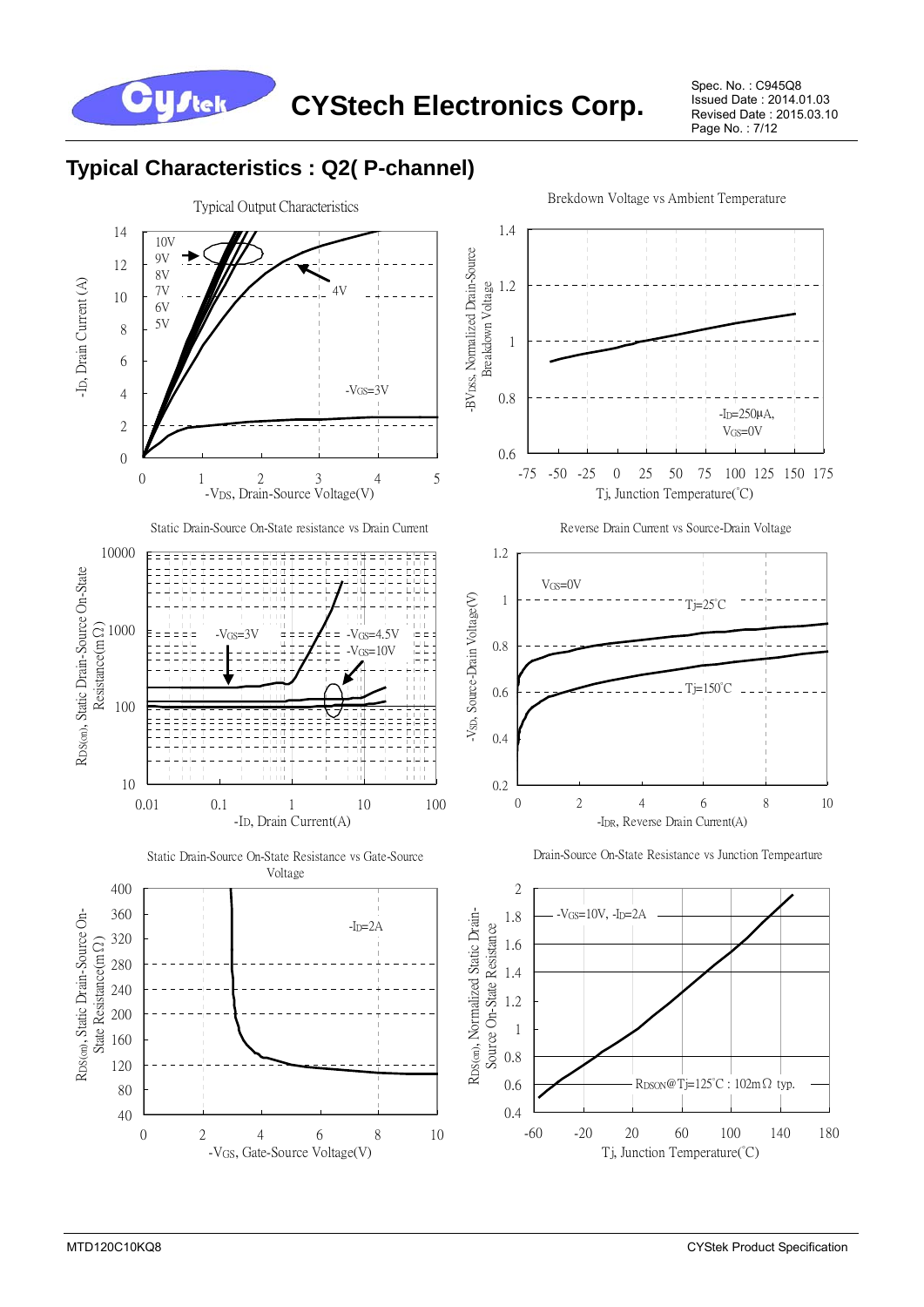**CYStech Electronics Corp.**

Spec. No. : C945Q8 Issued Date : 2014.01.03 Revised Date : 2015.03.10 Page No. : 8/12

### **Typical Characteristics(Cont.) : Q2(P-channel)**

**Y** J tek

![](_page_7_Figure_3.jpeg)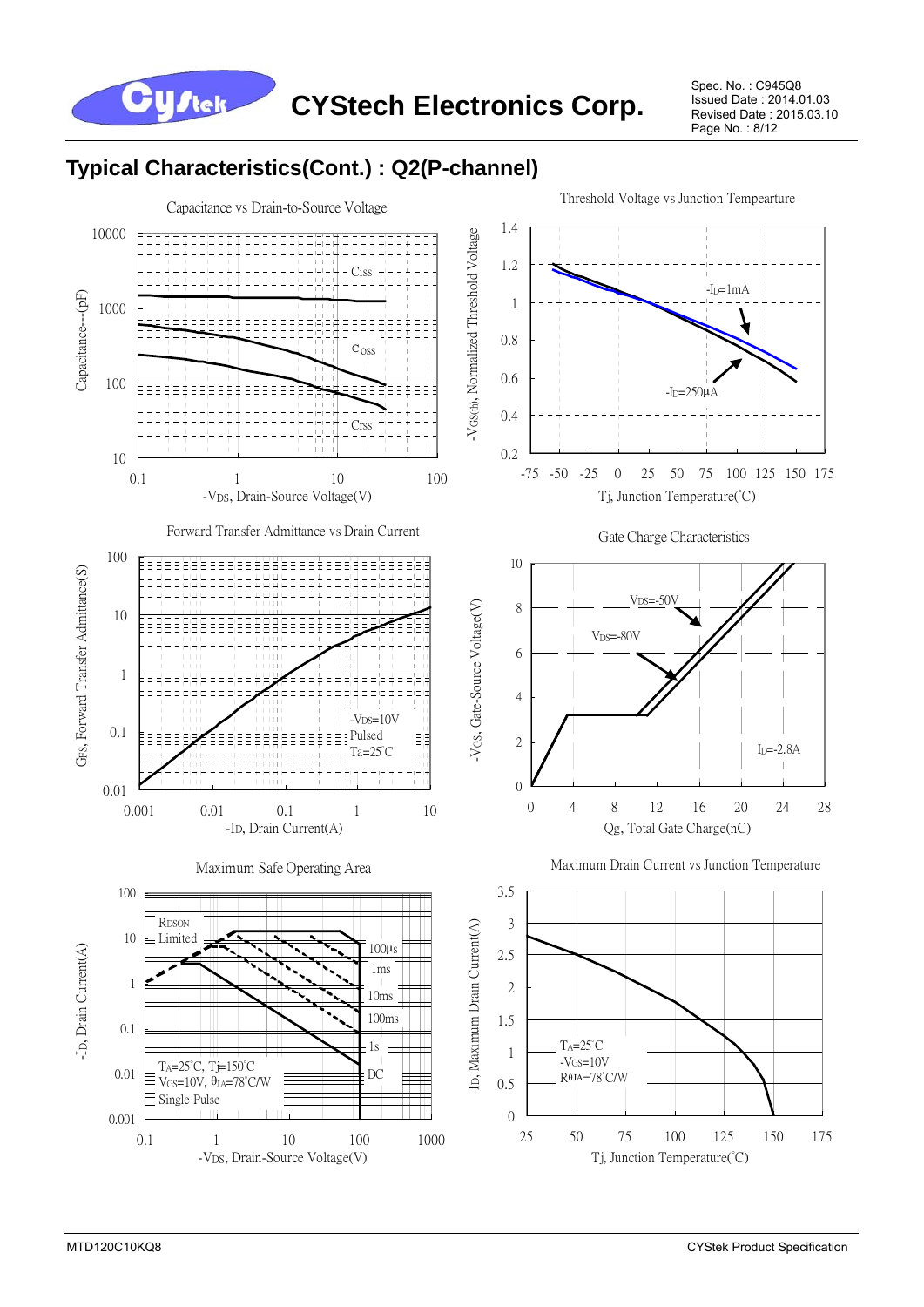![](_page_8_Picture_0.jpeg)

Spec. No. : C945Q8 Issued Date : 2014.01.03 Revised Date : 2015.03.10 Page No. : 9/12

## **Typical Characteristics(Cont.) : Q2(P-channel)**

![](_page_8_Figure_4.jpeg)

### **Recommended Soldering Footprint**

![](_page_8_Figure_6.jpeg)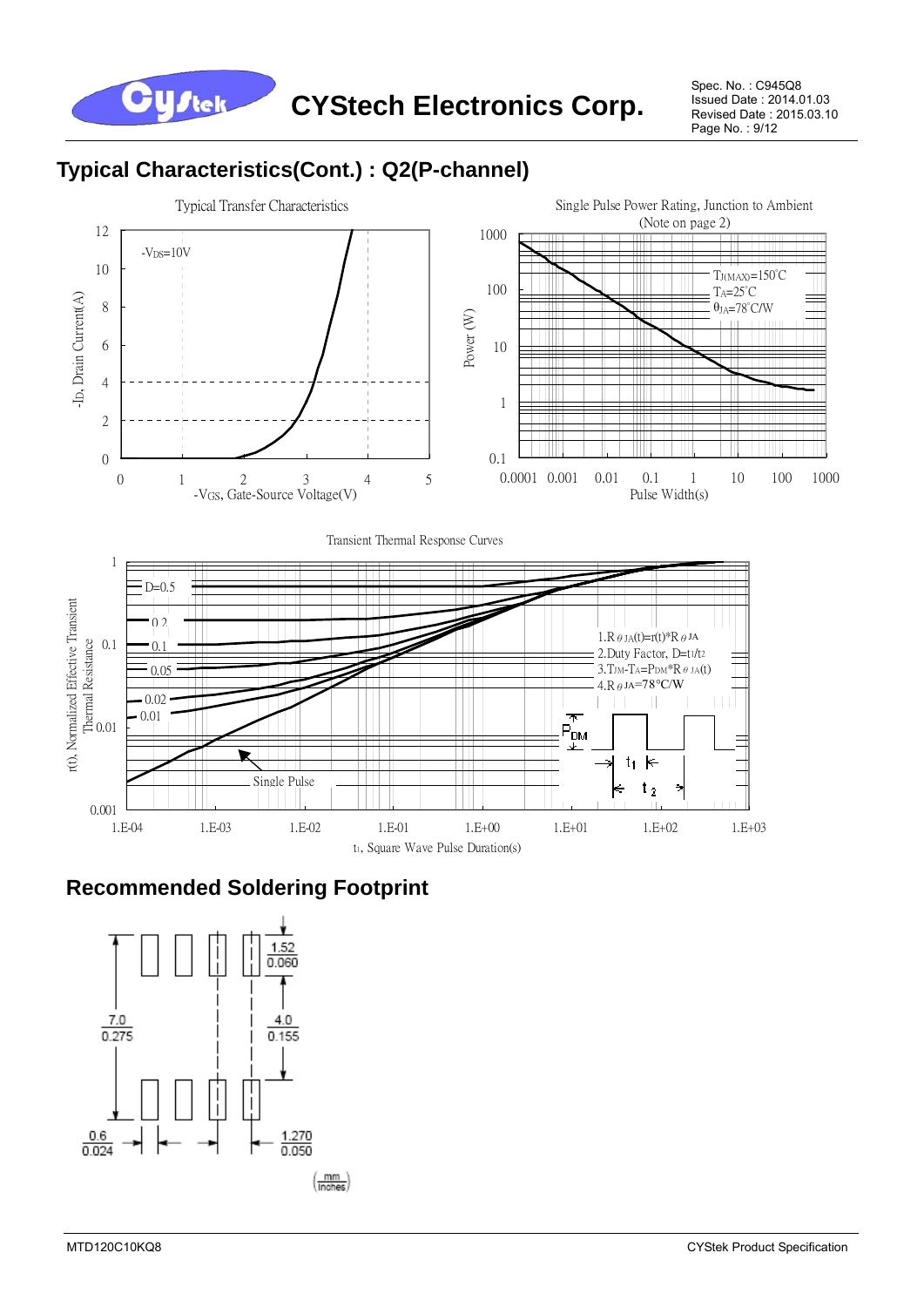![](_page_9_Picture_0.jpeg)

Spec. No. : C945Q8 Issued Date : 2014.01.03 Revised Date : 2015.03.10 Page No. : 10/12

#### **Reel Dimension**

![](_page_9_Figure_4.jpeg)

### **Carrier Tape Dimension**

![](_page_9_Figure_6.jpeg)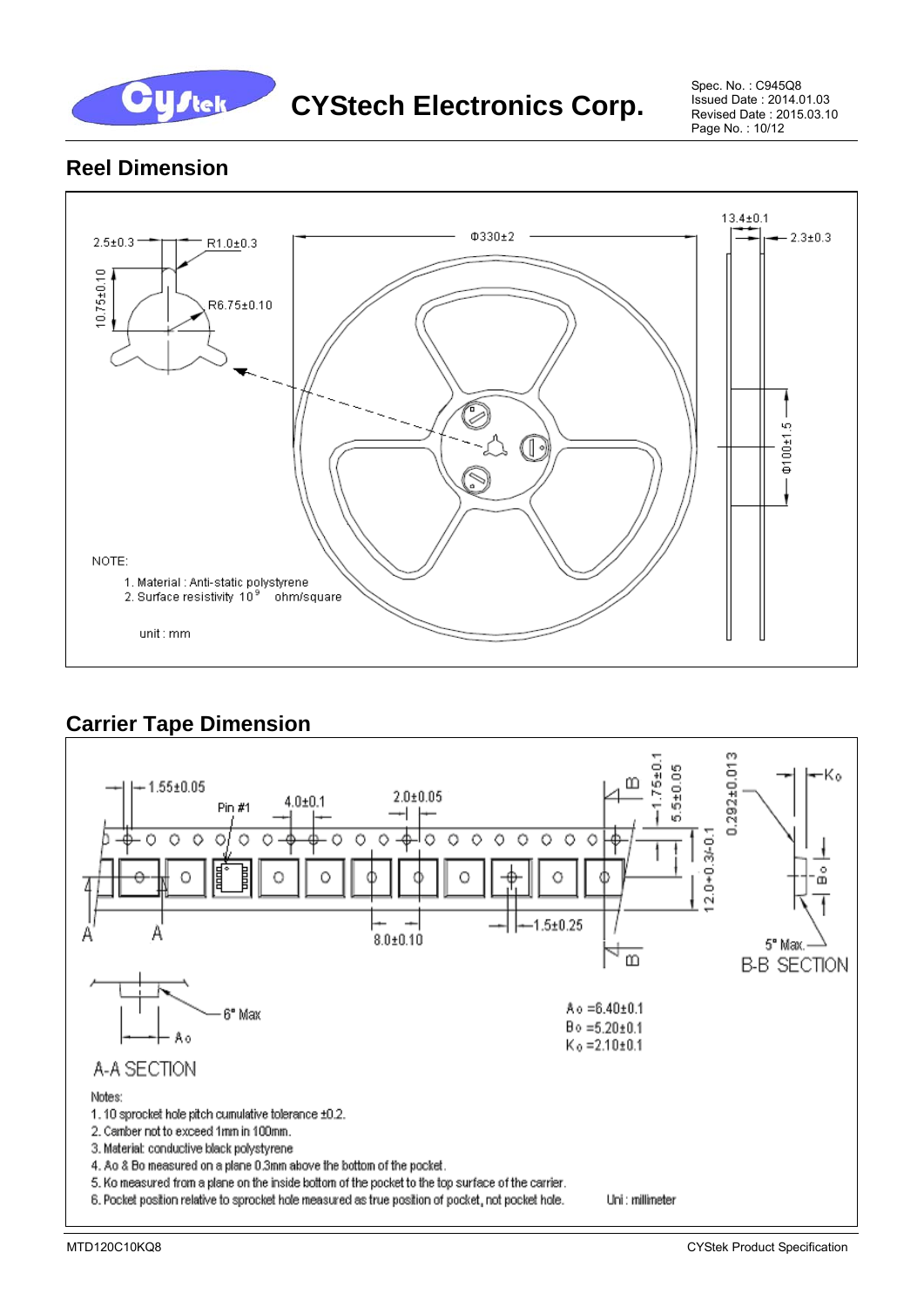![](_page_10_Picture_0.jpeg)

#### **Recommended wave soldering condition**

| Product         | Peak<br><b>lemperature</b>        | ⊺ime<br><b>SOIDETING</b> |
|-----------------|-----------------------------------|--------------------------|
| Pb-free devices | $\sim$ 500 $\sim$<br>260<br>+U/-J | seconds<br>.             |

#### **Recommended temperature profile for IR reflow**

![](_page_10_Figure_6.jpeg)

| Profile feature                                             | Sn-Pb eutectic Assembly | Pb-free Assembly       |  |  |
|-------------------------------------------------------------|-------------------------|------------------------|--|--|
| Average ramp-up rate<br>(Tsmax to Tp)                       | 3°C/second max.         | 3°C/second max.        |  |  |
| Preheat                                                     |                         |                        |  |  |
| -Temperature Min(Ts min)                                    | $100^{\circ}$ C         | $150^{\circ}$ C        |  |  |
| -Temperature Max(Ts max)                                    | $150^{\circ}$ C         | $200^{\circ}$ C        |  |  |
| $-Time(ts \text{ min to ts max})$                           | 60-120 seconds          | 60-180 seconds         |  |  |
| Time maintained above:                                      |                         |                        |  |  |
| $-Temperature (TL)$                                         | $183^{\circ}$ C         | $217^{\circ}$ C        |  |  |
| $-$ Time (t <sub>L</sub> )                                  | 60-150 seconds          | 60-150 seconds         |  |  |
| Peak Temperature(T <sub>P</sub> )                           | 240 +0/-5 $\degree$ C   | 260 +0/-5 $^{\circ}$ C |  |  |
| Time within $5^{\circ}$ C of actual peak<br>temperature(tp) | 10-30 seconds           | 20-40 seconds          |  |  |
| Ramp down rate                                              | 6°C/second max.         | 6°C/second max.        |  |  |
| Time 25 $\degree$ C to peak temperature                     | 6 minutes max.          | 8 minutes max.         |  |  |

Note : All temperatures refer to topside of the package, measured on the package body surface.